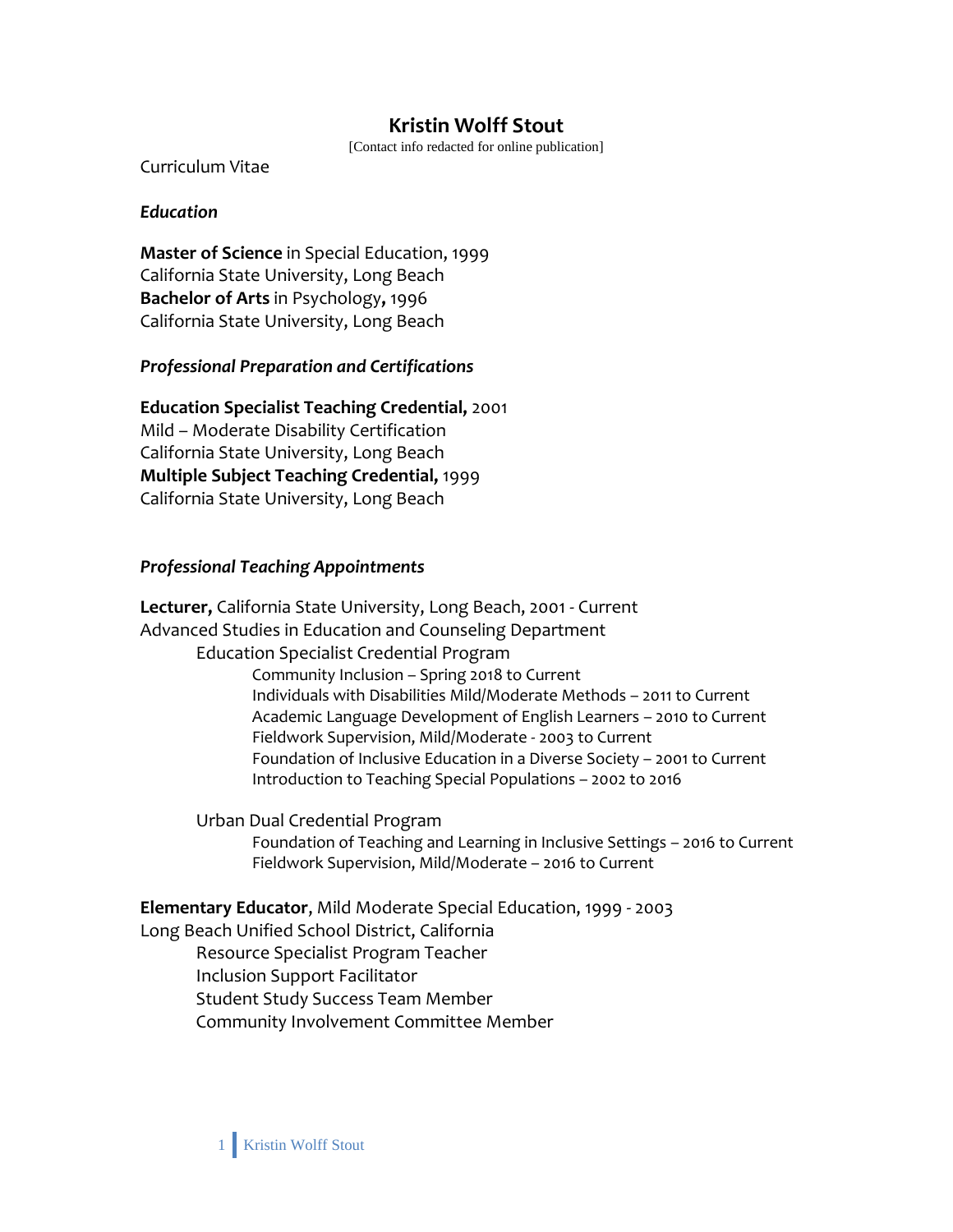**Elementary Educator,** Mild Moderate Special Education and General Education,

#### 1996 - 1999

Cypress School District, California General Education Teacher Resource Specialist Program Teacher Inclusion Support Facilitator Science Curriculum Lead Teacher Student Council Leader

### *Coordination Experience*

**Program Coordinator, Fieldwork Coordinator, Intern Coordinator** 2015 – Current California State University, Long Beach Education Specialist Credential Program

**Fieldwork Placement Assisting Coordinator,** 2011 – 2014

California State University, Long Beach Education Specialist Credential Program

## **Intern Support Provider Assistant Coordinator,** 2009

California State University, Long Beach Education Specialist Credential Program

### *Work Related Experience*

**Demonstration Teacher -** Special Education Resource Network, Fall 2001 - 2003 California State University, Long Beach

**Master Teacher**, Education Specialist Credential Program, 2003 Long Beach Unified School District, California Mild/Moderate Credentialing program

### **Celebrate Reading Committee Member**, Spring 2003 Long Beach Unified School District and Long Beach Press Telegram

### **Grant Participation**

- **BECHTEL – NGEI –** California State University, Long Beach, 2015 to Current Faculty participant in Grant work for assessing teacher candidates' preparation, performance and impact in clinical fieldwork
- **CAMINOS Project –** California State University, Long Beach, 2018 to Current Faculty participate in Grant work for professional development of Culturally Responsive Teaching practices for teacher preparation courses

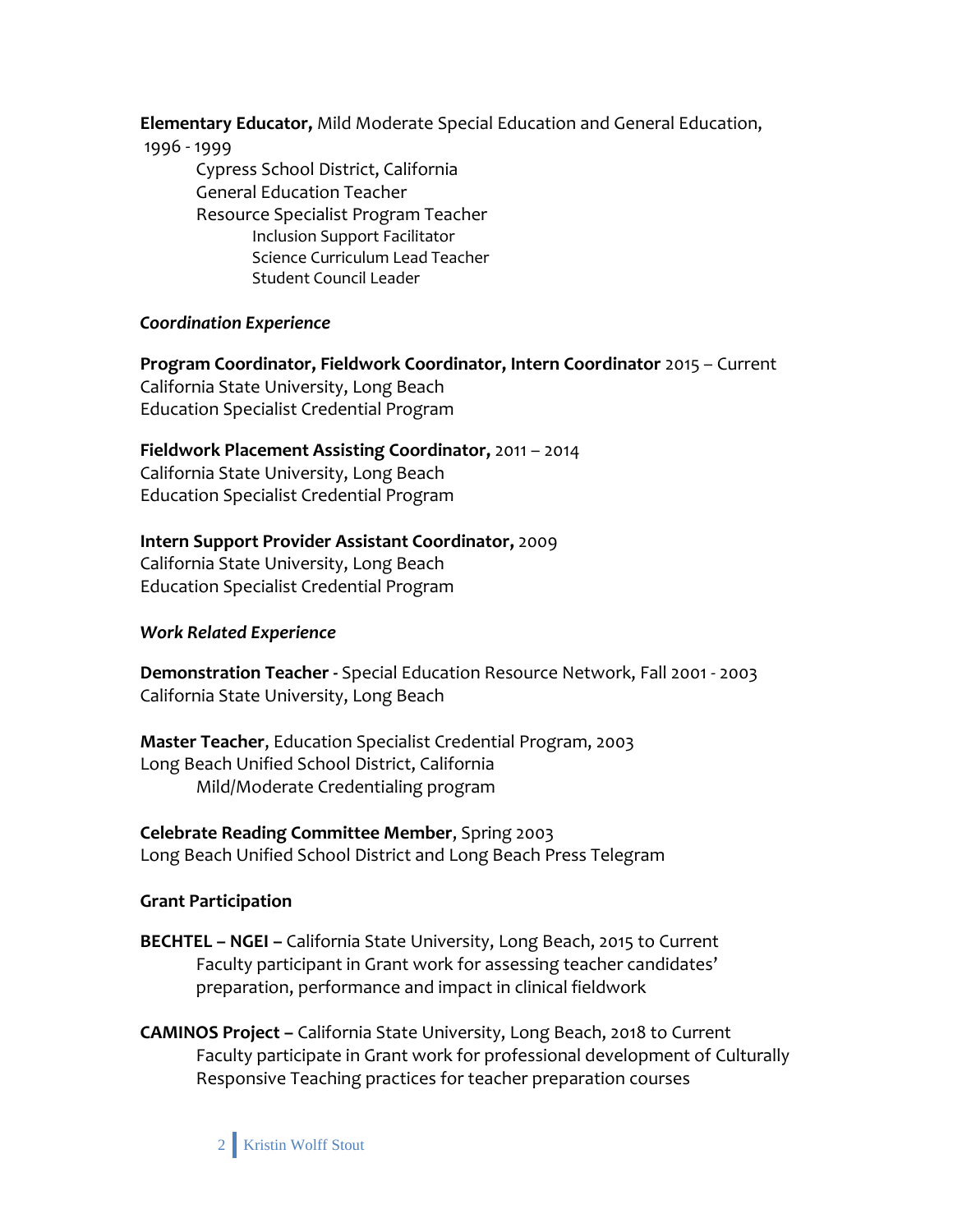**Center for Reaching and Teaching the Whole Child (CRTWC) –** 2018 to Current Faculty participant in utilizing and adapting anchor competencies for Culturally Responsive Teaching and Social Emotional Learning

#### *Professional Service and Committee work*

- **Board Institutional Review (BIR),** California, 2017 Current Education Specialist (Mild/Moderate and Moderate/Severe) Program Initial Program Review and Site Visit Team Member for multiple California institutions
- *Commission on Teacher Credentialing, California, Fall 2017- Current Task Force for development of the California Education Specialist Credential Teacher Performance Expectations*

*Formative Faculty Feedback Project, California State University, Long Beach, Fall 2019 – Current*

*Co-Project Lead and developer of the Formative Faculty Feedback Project for the University*

*Education Preparation Committee, California State University, Long Beach, College of Education, 2015 – Current*

*Representation of the Education Specialist Credential Program for advisory on current educational initiatives and practices across the university; Committee Scribe*

*Academic Appeals Committee, California State University, Long Beach, Spring 2021 Faculty representation on the university Academic Appeals Committee*

*ASEC Advisory Committee, California State University, Long Beach, College of Education, 2017-2019*

*Faculty representation for the ASEC Department for advisory on department professional development*

*Teaching Coach, California State University, Long Beach, College of Education, 2017 – Current*

*Faculty Teaching Coach for support to College of Education through consultation and coaching with faculty focused on teaching practices* 

### *Commission on Teacher Credentialing (CTC), California, Fall 2016*

*Task Force for revision of the CTC Survey for strengthening and streamlining the Commissions' Accreditation system*

### *Consultation*

3 Kristin Wolff Stout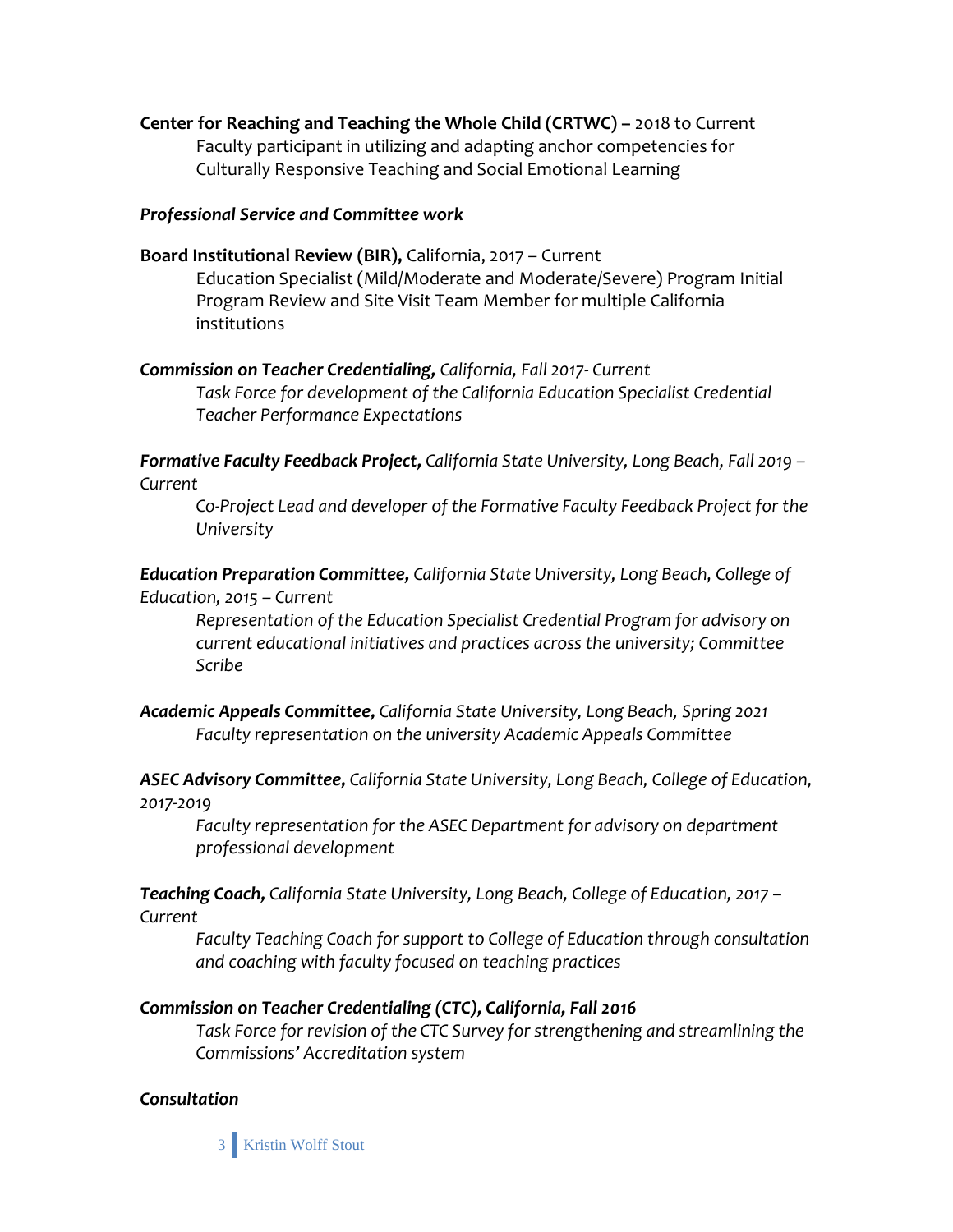**Commission on Teacher Credentialing**, California, Fall 2017 – Current Consultation to Commission on Education Specialist Credential program standards for Clinical Fieldwork

**Long Beach Unified School District**, California, Fall 2005 – 2009 Independent consultation services for school site staff, administrators, and parents regarding student inclusionary practices

**Long Beach Unified School District**, California, Spring 2005 – Spring 2008 District wide staff development for teachers and administrators regarding inclusive practices.

## **Long Beach Unified School District**, California, Fall 2001 Weekly consultative support of effective inclusion models for a Moderate/Severe Student Teacher

# *Publications*

Coots, J. & Stout, K. (Eds.) (2007). *Critical reflections about students with special needs: stories from the classroom.* Boston, MA: Pearson Education, INC.

# *Presentations*

California State University, Long Beach College of Education Faculty Seminar, February 2019

O'Brien, J. & Stout, K: **Active Learning and Student Engagement** California State University, Long Beach College of Education Faculty Seminar, August 2018

Xu, S. & Stout, K: **Dialogue About Effective Teaching Strategies** Commission on Teacher Credentialing, California, April 2018

## Stout, K: **Education Specialist Credential Assessments for Candidates Certification**

Downey Unified Parent Teacher Association, California, October 2015 Stout, K.: **Parent Participation in Responsive Reading Strategies** Downey Unified School District, California, September 2015

Stout, K.: **Using Responsive Reading Strategies**

Long Beach Parent Advisory Committee, California, August 2014

Stout, K.: **Best Practices in Inclusive Education: Parent Involvement**

Long Beach Unified School District, California, March 2010 Stout, K.: **Educating All Students**

Long Beach Unified School District, California, October 2008

Stout, K.: **Evaluating Effective Practices with Paraprofessionals** Long Beach Unified School District, California, March 2008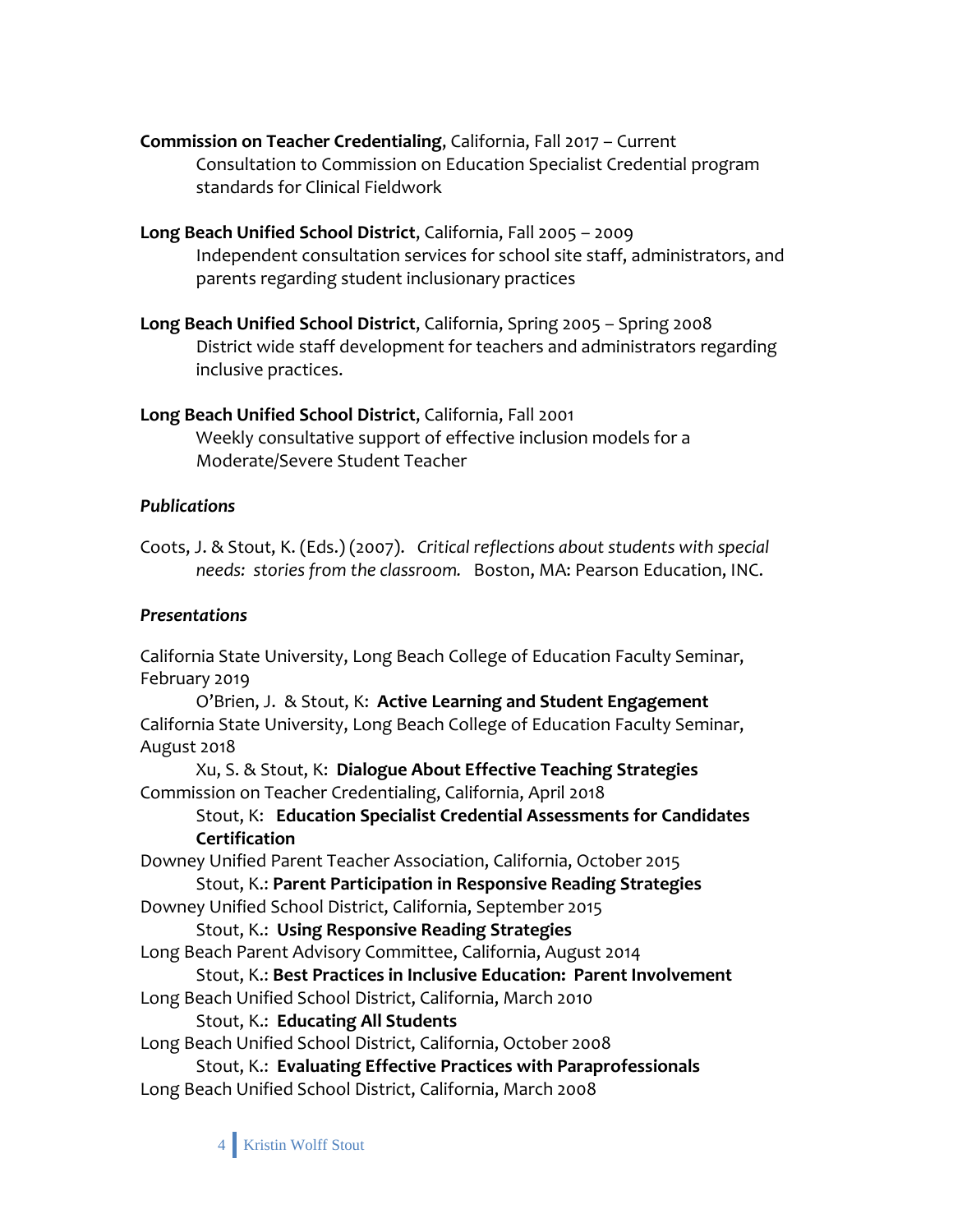Stout, K.**: Ensuring Student Success: A Toolbox for Facilitating Inclusive Education – Part D** Long Beach Unified School District, California, February 2008 Stout, K.**: Ensuring Student Success: A Toolbox for Facilitating Inclusive Education – Part C** Long Beach Unified School District, California, January 2008 Stout, K.**: Ensuring Student Success: A Toolbox for Facilitating Inclusive Education – Part B** *Presentations (cont.)* Long Beach Unified School District, California, December 2007 Stout, K.**: Differentiating Instruction: Adaptations and Progress Monitoring** Long Beach Unified School District, California, December 2007 Stout, K.**: Ensuring Student Success: A Toolbox for Facilitating Inclusive Education – Part A** Long Beach Unified School District, California, October 2007 Stout, K.**: Inclusion 101** Long Beach Unified School District, California, October 2007 Stout, K.**: Making Inclusion Work: Answering Key Questions** Long Beach Unified School District, California, January 2007 Stout, K.**: Teaching the Students with Special Needs in Your Classroom: Answering Questions about Effective Inclusive Practices** 2006 TASH Conference "Living the Vision Together: Today, Tomorrow, and Beyond", Fall 2006 Baltimore Convention Center, Maryland Coots, J.J and Stout, K.: **CEC Standards: Leaving Children with Significant Disabilities Behind?** Long Beach Unified School District, California, March 2006 Stout, K.**: Adapting the Curriculum through Collaborative Planning** Long Beach Unified School District, California, December 2005 Stout, K.**: Training for Paraprofessionals: How to Support Students in Inclusion** Long Beach Unified School District, California, December 2005 Stout, K.**: Successful Inclusion: Essential Elements of Quality Programs** Long Beach Unified School District, California, October 2005 Stout, K.**: Training for Educators: Quality Inclusive Practices** 2005 TASH Conference "The Heart of TASH", Fall 2005 Milwaukee Midwest Airline Center, Wisconsin Panelist Presentation: **Universal Design for Learning** Education Psychology 560, Spring 2005 California State University, Long Beach Group Presentation**: Behavioral Supports for Special Education Teachers** 2004 TASH Conference "Blazing the Trail", Fall 2004 Reno Hilton, Nevada